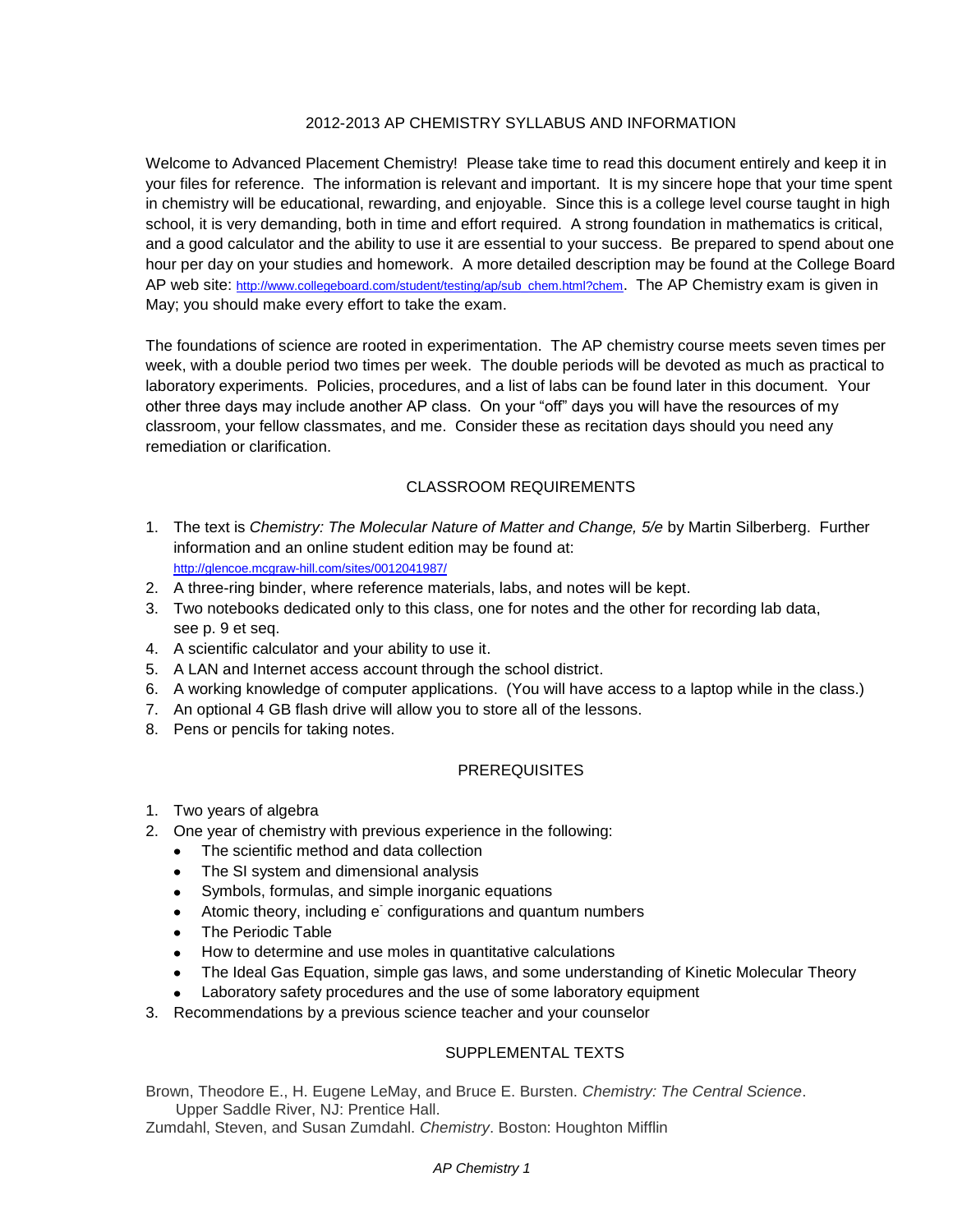#### **OVERALL OBJECTIVES**

#### (Specific objectives may be found in the text and lesson plans)

- 1. You will understand the scientific method, the SI system, variations on data collection, and convert units in calculations.
- 2. You will be able to explain the structure of matter and atomic theory, the formation of compounds and how those compounds are named.
- 3. You will determine a mole, write balanced formula equations, calculate amounts of reactants and products, and demonstrate an understanding of and application of stoichiometry.
- 4. You will classify reactions, balance redox reactions, and predict whether a reaction occurs.
- 5. You will correlate the Kinetic Molecular Theory with the behavior of gases, apply the gas laws to variable conditions, and explain deviations of gases from ideal behavior.
- 6. You will distinguish between systems and surroundings, enthalpy and endothermic and exothermic processes, calculate heat changes, and find unknown ΔH's.
- 7. You will evaluate the wave/particle duality of matter, explain the nature of light, and apply equations to the quantum-mechanical model of the atom.
- 8. You will describe the effects of e interactions in atoms, construct e configurations and orbital diagrams, and predict trends in the periodicity of elements' properties.
- 9. You will identify types of chemical bonds, develop models to explain these types, and determine bond type.
- 10. You will diagram the shapes of molecule using Lewis structures and use VSEPR theory to predict the three-dimensional shapes of molecules.
- 11. You will describe, compare and contrast valence bond theory and molecular orbital theory, postulate hybrid orbitals, and explain bond properties.
- 12. You will recognize intermolecular forces, predict the strength of intermolecular forces, construct and interpret phase diagrams, and describe the properties of liquids and solids.
- 13. You will understand solutions and solubilities, calculate concentrations, and predict the effects of colligative properties.
- 14. You will recognize organic functional groups and isomers, and apply a nomenclature to organic molecules.
- 15. You will express reaction rates in terms of temperature and concentration, determine the rate law for *n*-order reactions, and identify rate-determining steps.
- 16. You will determine reaction direction, calculate equilibrium concentrations and the equilibrium constant, and predict the effect of changes in concentration on equilibrium position.
- 17. You will compare and contrast Arrhenius, Brønsted-Lowry, and Lewis acids, identify conjugate acid-base pairs, calculate pH, find equilibrium concentrations and percent dissociations.
- 18. You will predict the effects of acid-base buffers, analyze acid-base titration curves, and determine solubility products.
- 19. You will apply the laws of thermodynamics to predict changes in systems, calculate free energies, and assess entropy change and the equilibrium state.
- 20. You will identify and write half-reactions for electrochemical cells, determine cell potentials, and determine oxidizing and reducing agents.

## GRADING PROCEDURES

- 1. You will be graded in the following areas: tests, quizzes, special homework assignments, required homework assignments, projects, and lab reports.
- 2. Unless otherwise stated, all grading instruments will be assigned point values. Your grade will be a percentage of these total points, indexed to the school grading matrix. See your student manual for a copy of this matrix.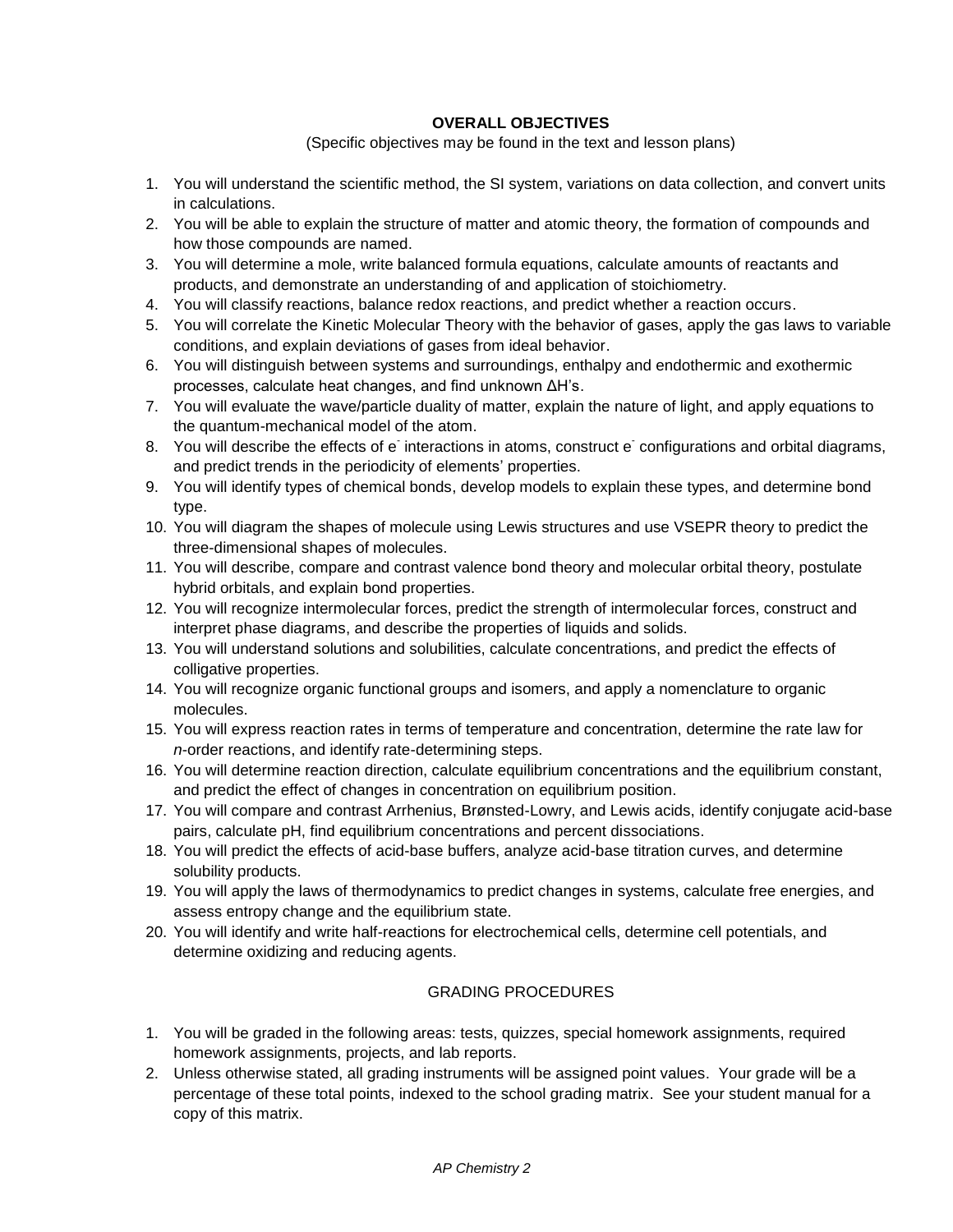- 3. Extra credit is a sensitive issue and one that some students hope will save them from an unsatisfactory grade. In my experience the best remedy for poor performance is preparation and diligence, consequently, extra credit work will not be awarded.
- 4. Homework is due two days after it is assigned. Please refer to the schedule of required problems later in this document. Your homework will be reviewed and annotations may be added. Since homework is designed to be practice for quizzes and tests, it is of little value after the fact. Therefore, late homework will not be accepted. (Solutions to the problems will be posted on a flash file after our review and before the unit test.)
- 5. When you are absent it is your responsibility to arrange to make up work. If you are absent only the day of an exam, you will be expected to make up the exam the next day. Under few circumstances will you be permitted to make up any work after three school days. Two significant advantages to this policy are that subject material will still be fresh in your mind and subsequent work will not suffer any large interruption. Please make arrangements to complete your work promptly.

Field trips and other special events require planning on your part. You are responsible for all material missed and must take any tests and submit any homework the day you return. No extra class time will be afforded to you: you must use a study hall (if you have one) or the class from which you took the field trip.

6. If you miss more than one lab each quarter, you will be given an "incomplete" until this deficiency is remedied. Lab reports that are submitted late will incur a 10% deduction in points for each school day that the report is late.

# **OBLIGATIONS**

- 1. Please remember that you are expected to act as young adults in this class. A large portion of your work is of an individual nature and you must budget your time accordingly.
- 2. As upperclassmen it is assumed that you understand those behaviors that are acceptable in lab and classroom situations. Should you have questions about acceptable behavior see your student handbook or check with me about your concerns before you decide to act.
- 3. The academic penalties for plagiarism are severe. Copying a classmate's homework or lab work is plagiarism, and you will not receive credit.
- 4. Keep a neat notebook, with all handouts and supplementary materials included. Probably the single biggest difference between success and failure is easy access to the information received in class.
- 5. You have every reason to expect me to grade your materials in a reasonable time and I have every reason to expect you to complete those materials on time.

## SUMMARY

AP Chemistry is a challenging and exciting course. You have elected to take this subject because of your future plans or interests. Your successful completion of the course will prepare you well for an introductory college chemistry course.

The national AP Chemistry exam is offered in May. On a 5-point scale, a score of three or higher is considered passing, and you will receive college credit for the course when you enroll at most colleges and universities. You may alternately take freshman chemistry and should find the course an easy review. I think you will find that AP Chemistry is a wonderful addition to your education. You have proven your skills to this point: It is time to take the next step. Remember at all times that your goal is to gain an insight into the subject of chemistry and my job is to help you.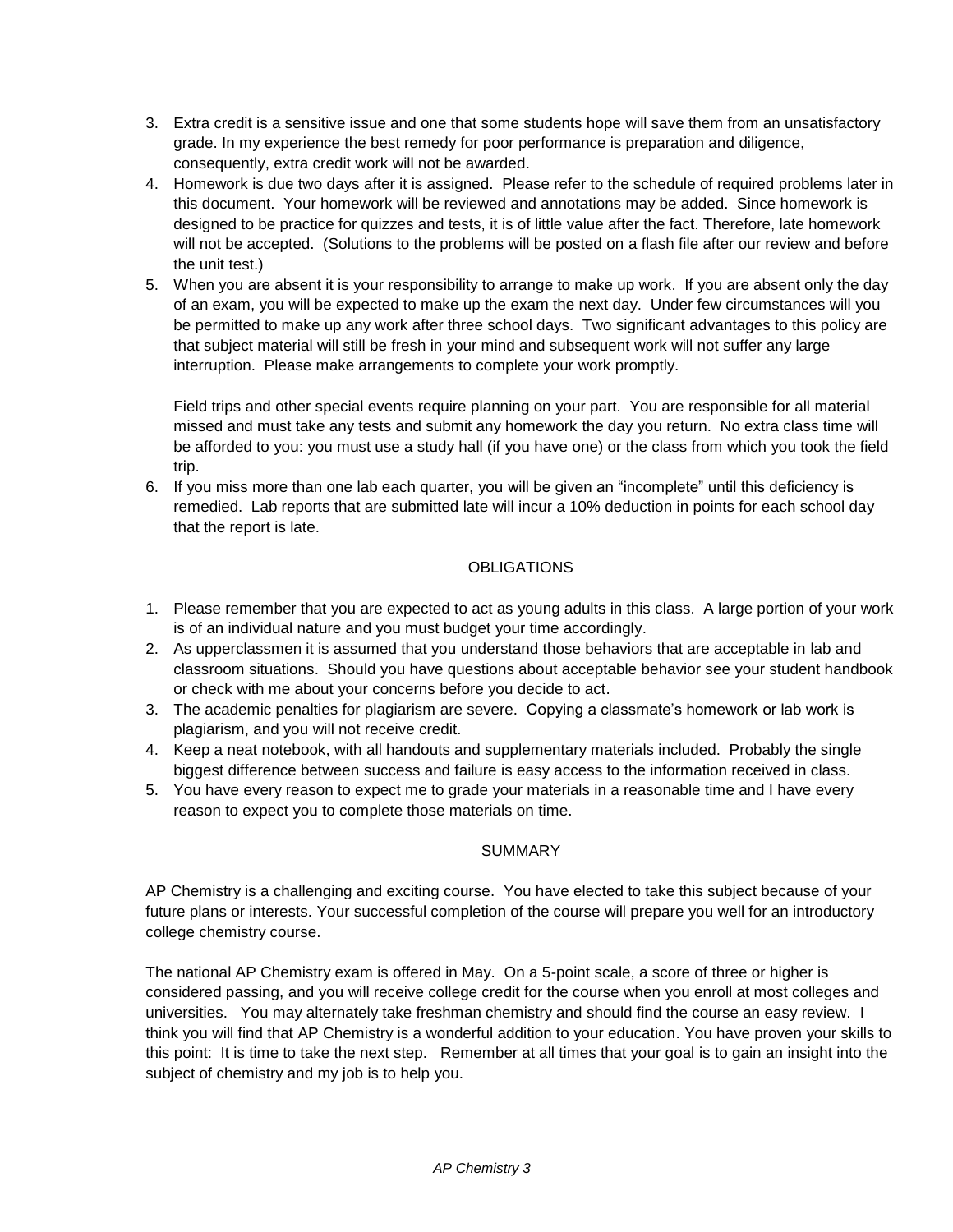## **SYLLABUS**

| <b>Chapter</b>                               | <b>Topics</b>                                                                                                                                                                                                                                                              | <b>Required Homework</b>                                                                                                                                                                                                                                              | <b>Days</b>               |
|----------------------------------------------|----------------------------------------------------------------------------------------------------------------------------------------------------------------------------------------------------------------------------------------------------------------------------|-----------------------------------------------------------------------------------------------------------------------------------------------------------------------------------------------------------------------------------------------------------------------|---------------------------|
| 1 Topics in<br>Chemistry                     | <b>Fundamental Chemistry Definitions</b><br><b>Chemical Problem Solving</b><br>Measurements: Standard International<br>System<br>Uncertainty & Significant Digits<br>Unit Test                                                                                             | 2, 4, 5, 6, 8, 15, 19, 21, 26, 28, 30,<br>33, 35, 36, 37, 38, 40, 42, 46, 52,<br>55, 57, 59, 60, 62, 67, 70, 72, 77,<br>78, 82, 83                                                                                                                                    | 3<br>to<br>5              |
| 2 Components of<br>Matter                    | Elements, Compounds & Mixtures<br>Laws of Definite & Multiple Proportions<br>Atomic Mass: Isotopes<br>Naming Ionic & Covalent Compounds<br><b>Separation Techniques</b><br>Unit Test                                                                                       | 1, 2, 5, 7, 8, 22, 24, 29, 39, 41, 44,<br>47, 49, 53, 54, 55, 56, 58, 60, 61,<br>63, 66, 70, 73, 74, 78, 79, 81, 82,<br>83, 84, 86, 87, 88, 90, 91, 92, 94,<br>96, 99, 100, 101, 102, 103, 104,<br>106, 108, 109, 110, 111, 112, 113,<br>116, 117, 136, 143, 152, 158 | 5<br>to<br>$\overline{7}$ |
| 3 Stoichiometric<br>Reactions                | Mole Concept<br>Determination of Empirical & Molecular<br>formulas<br>Writing & Balancing Equations<br><b>Chemical Stoichiometry</b><br><b>Limiting Reagents</b><br><b>Chemical Solutions: Types of Concentrations</b><br><b>Unit Test</b>                                 | 2, 3, 7, 9, 12, 15, 17, 18, 22, 29, 33,<br>35, 37, 39, 41, 43, 47, 49, 51, 52,<br>55, 57, 63, 69, 73, 77, 81, 85, 92,<br>96, 98, 100, 102, 104, 109, 115,<br>116, 121, 124, 125, 129, 130, 131,<br>137, 139                                                           | 10<br>to<br>11            |
| 4 Classes of<br>Reactions                    | Reaction Types<br>Role of Water - Solubility<br><b>Writing Ionic Reactions</b><br><b>Redox Reactions</b><br>Unit Test                                                                                                                                                      | 1, 3, 5, 6, 9, 10, 12, 14, 18, 20, 23,<br>25, 26, 28, 29, 30, 33, 35, 41, 43,<br>47, 53, 58, 65, 75, 78, 80, 82, 85,<br>87, 88, 91, 92, 93, 95, 99, 106, 112,<br>132, 135, 140                                                                                        | 9<br>to<br>10             |
| 5 Gases & the<br>Kinetic Molecular<br>Theory | Gas Laws<br><b>Ideal Gas Law</b><br>Graham's Law<br>Kinetic Molecular Theory<br>Deviations From Ideal Behavior<br>Unit Test                                                                                                                                                | 2, 6, 10, 11, 12, 13, 17, 19, 22, 24,<br>26, 28, 30, 37, 39, 43, 45, 52, 54,<br>56, 58, 65, 66, 69, 71, 78, 79, 80,<br>84, 91, 99, 113, 117, 122                                                                                                                      | 10<br>to<br>11            |
| 6<br>Thermochemistry                         | 1st Law of Thermodynamics/Energy Flow<br>Enthalpy<br>Calorimetry--Lab Measurements/Specific<br>Heat<br>Stoichiometry of Thermochemical Equations<br><b>Standard Heats of Reaction</b><br><b>Unit Test</b>                                                                  | 1, 4, 6, 8, 10, 14, 17, 24, 26, 28, 32,<br>35, 37, 41, 47, 50, 54, 62, 63, 65,<br>72, 75, 77, 81, 82, 99, 103, 108                                                                                                                                                    | 8<br>to<br>10             |
| 7 Quantum<br>Theory                          | Nature of Light<br>Spectrum/Bohr Model<br><b>Wave-Particle Duality</b><br><b>Quantum Numbers</b><br>Electronic Configuration<br>Unit Test                                                                                                                                  | 2, 3, 7, 9, 11, 14, 20, 24, 26, 28, 30,<br>39, 42, 44, 48, 50, 51, 55, 58, 67,<br>68, 70                                                                                                                                                                              | 8<br>to<br>9              |
| 8 Electron<br>Configuration &<br>Periodicity | Development of the Periodic Table<br>e <sup>-</sup> Configuration--Relationship to Periodic<br>Table<br>The Aufbau<br>Periodic Trends<br>Relationship of Structure & Reactivity<br>Unit Test                                                                               | 9, 11, 14, 16, 17, 20, 22, 23, 26, 27,<br>30, 31, 34, 35, 40, 42, 54, 55, 58,<br>60, 61, 64, 66, 67, 68, 71, 72, 75,<br>78, 80, 83, 87, 89, 91, 95, 104                                                                                                               | 8<br>to<br>9              |
| 9 Model of<br>Chemical<br><b>Bonding</b>     | <b>Type Bonds/Lewis Dot Structures</b><br>Lattice Energy: Born-Haber Cycle<br>Relationship of Bond Length & Bond Strength<br>Electronegativity<br>Polarity & Ionic Character<br>Resonance & Formal Charge<br>Calculation of Bond Energies<br>Metallic Bonding<br>Unit Test | 4, 6, 9, 10, 13, 15, 20, 22, 25, 30,<br>32, 33, 34, 35, 39, 41, 46, 47, 51,<br>54, 58, 61, 66, 73, 75                                                                                                                                                                 | 11<br>to<br>12            |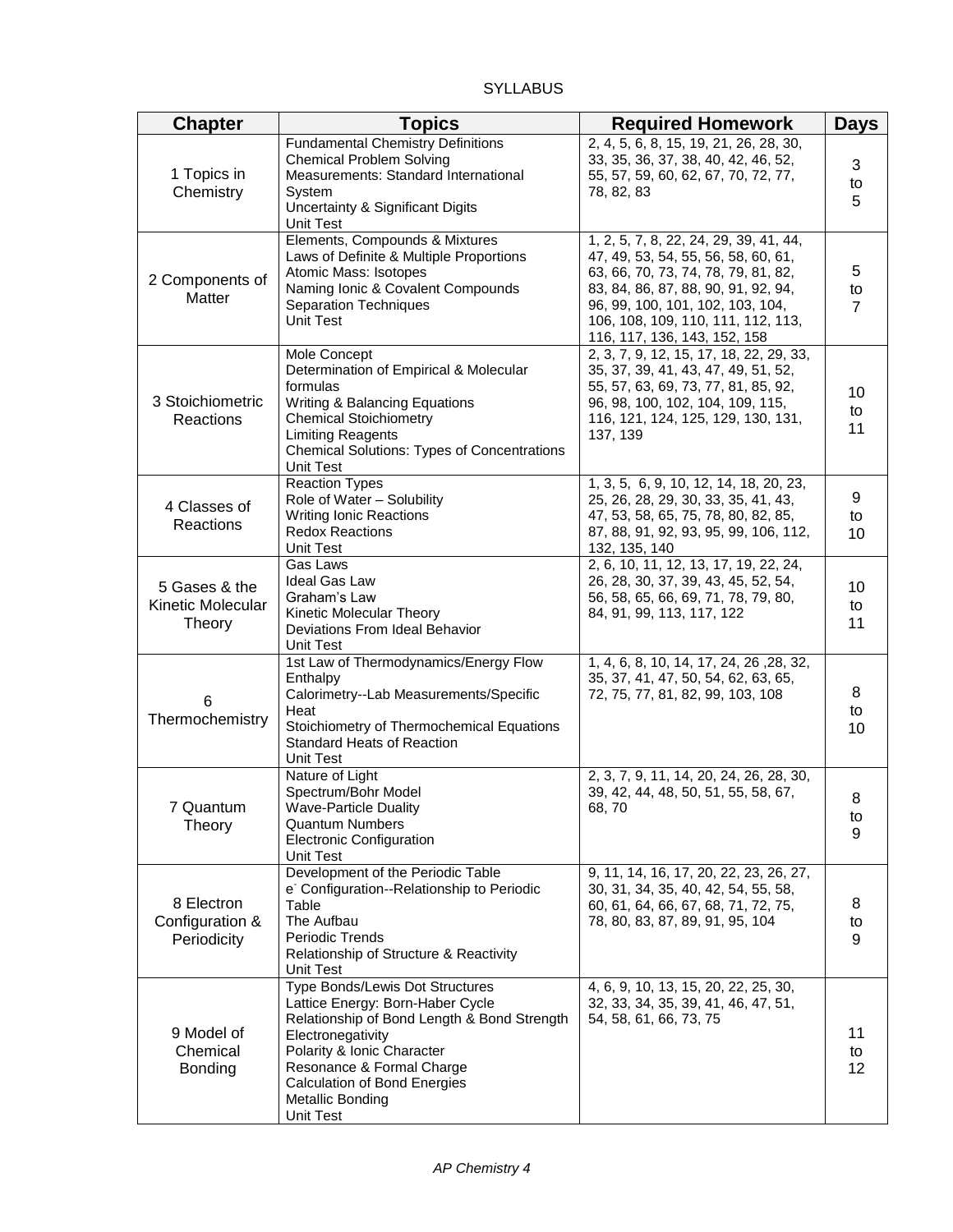## **SYLLABUS**

| <b>Chapter</b>                                           | <b>Topics</b>                                                                                                                                                                                                                                | <b>Required Homework</b>                                                                                                                                                                                                                    | <b>Days</b>               |
|----------------------------------------------------------|----------------------------------------------------------------------------------------------------------------------------------------------------------------------------------------------------------------------------------------------|---------------------------------------------------------------------------------------------------------------------------------------------------------------------------------------------------------------------------------------------|---------------------------|
| 10/11 Molecular<br>Shape &<br><b>Covalent Bonding</b>    | Valence Shell Electron Pair Repulsion<br>(VSEPR Theory)<br>Orbital Hybridization<br>Molecular Shape & Polarity<br>Hybridization<br>Molecular Orbital Theory<br>Unit Test                                                                     | 1, 3, 4, 5, 8, 9, 13, 15, 17, 19, 22,<br>30, 34, 35, 38, 39, 48, 55, 58<br>1, 2, 3, 4, 5, 6, 7, 9, 11, 12, 20, 21,<br>32, 34, 38                                                                                                            | 8<br>to<br>10             |
| 12/13<br>Intermolecular<br>Forces in Liquids<br>& Solids | Phase Changes/Diagrams<br>Dipole Interactions & London Force<br>Vapor Pressure<br>Raoult's Law<br><b>Crystal Lattice</b><br><b>Types of Solutions</b><br><b>Solution Concentration</b><br><b>Colligative Properties</b><br>Unit Test         | 1, 3, 4, 5, 7, 8, 9, 13, 15, 16, 18, 19,<br>21, 24, 28, 29, 30, 32, 34, 36, 37,<br>40, 43, 47, 49, 56, 67, 68, 84, 88,<br>121<br>7, 9, 11, 13, 51, 56, 64, 70, 82, 92,<br>94, 95, 98, 99, 104, 110, 112                                     | 4<br>to<br>5              |
| 15 Organic<br>Compounds                                  | Alkanes, Alkenes, Alkynes, Aromatic<br>Hydrocarbons<br>Isomerism<br><b>IUPAC Nomenclature</b><br><b>Functional Groups</b><br><b>Organic Reactions</b><br>Unit Test                                                                           | 4, 8, 9, 15, 19, 20, 21, 31, 41, 42,<br>44, 60, 61, 84, 85                                                                                                                                                                                  | 5<br>to<br>6              |
| 16 Kinetics                                              | <b>Factors Affecting Reaction Rate</b><br>Average, Instantaneous & Initial Rates of<br>Reaction<br>Rate Law & Its Components<br>Effects of Conc. & Temperature: Collision<br>Theory<br>Reaction Mechanism/Rate Determining Step<br>Unit Test | 1, 2, 3, 4, 5, 6, 7, 11, 12, 14, 16, 19,<br>23, 27, 29, 34, 37, 38, 39, 41, 42,<br>49, 52, 53, 55, 65, 69, 72, 81, 84,<br>85, 95, 100, 105, 114                                                                                             | 10<br>to<br>12            |
| 17 Equilibrium                                           | <b>Dynamic State</b><br>Mass Action Expression<br>Solving Simple Mass Action Expressions<br>Solving for Concentration/Mass Action<br>Expression<br>LeChatelier's Principle/Prediction of Changes<br>Unit Test                                | 1, 6, 7, 13, 15, 17, 18, 23, 25, 26,<br>30, 33, 36, 41, 44, 47, 55, 58, 59,<br>64, 65, 69, 71, 90, 92                                                                                                                                       | 12<br>to<br>14            |
| 18 Acid-Base<br>Equilibrium                              | Acid-Base Behavior<br>Autoionization of Water<br>Proton Transfer/Conjugate Acid-Base Pair<br>Solving Weak Acid Equilibria<br>Weak Base/Relationship to Weak Acid<br>Acid-Base Properties of Salt Solutions<br>Unit Test                      | 1, 2, 4, 6, 8, 9, 12, 14, 16, 17, 18,<br>20, 21, 22, 24, 25, 27, 31, 35, 37,<br>38, 39, 40, 41, 44, 45, 48, 50, 51,<br>53, 55, 57, 59, 63, 65, 69, 72, 73,<br>88, 90, 100, 108, 116, 117, 119,<br>121, 123, 132, 133, 137, 140, 147,<br>165 | 10<br>to<br>12            |
| 19 Ionic<br>Equilibrium                                  | <b>Buffer Solutions</b><br><b>Acid-Base Titration Curves</b><br>Unit Test                                                                                                                                                                    | 1, 2, 3, 4, 5, 6, 8, 9, 10, 11, 14, 17,<br>24, 31, 44, 49, 51, 55, 61, 66, 69,<br>70, 73, 74, 78, 79, 80, 82, 85, 86,<br>106, 107, 117                                                                                                      | 8<br>to<br>10             |
| 20<br>Thermodynamics                                     | Second Law of Thermodynamics/Entropy<br>Spontaneous Change<br>Entropy, Equilibrium, Direction<br>Unit Test                                                                                                                                   | 1, 2, 5, 7, 9, 10, 13, 14, 16, 18, 20,<br>23, 25, 26, 33, 35, 39, 47, 50, 54,<br>56, 68, 86                                                                                                                                                 | 8<br>to<br>9              |
| 21<br>Electrochemistry                                   | Half-Reactions & Electrochemical Cells<br><b>Voltaic Cells</b><br>Electrochemical Process in Batteries<br>Unit Test                                                                                                                          | 1, 3, 6, 9, 10, 11, 12, 14, 16, 22, 25,<br>26, 27, 29, 33, 36, 38, 40, 42, 44,<br>45, 46, 50, 51, 53, 56, 58, 60, 62,<br>64, 66, 70, 78, 79, 81                                                                                             | 6<br>to<br>$\overline{7}$ |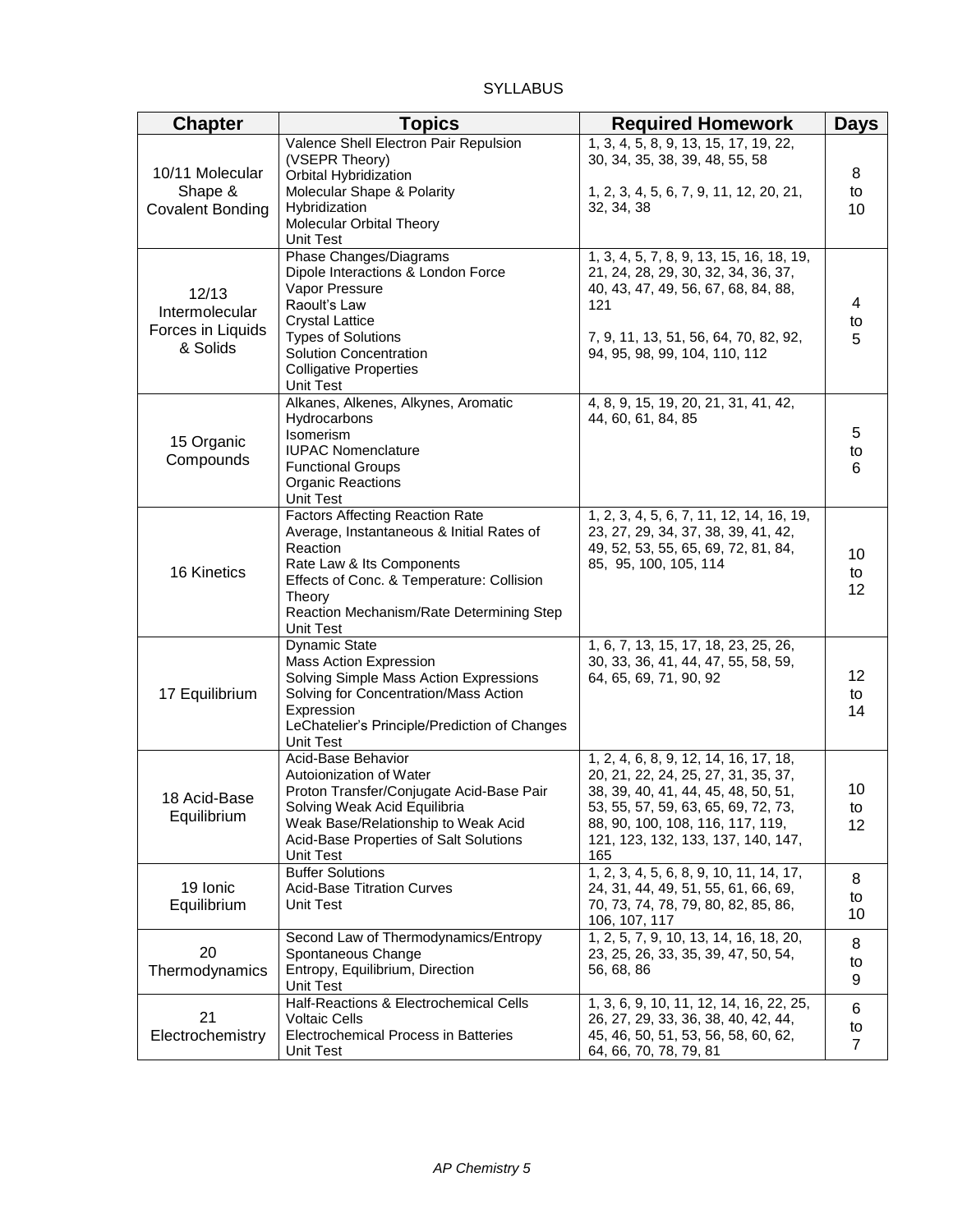## THE CHEMISTRY LAB SEQUENCE  $(F = FilmAPIab)$

| <b>Chapter</b>  | <b>Topics</b>                                                    |
|-----------------|------------------------------------------------------------------|
| 1               | Density of Solids and Liquids                                    |
| 1               | Phase Changes and Heating Curve                                  |
| 1               | <b>Separation of Mixtures</b>                                    |
| $\overline{c}$  | <b>Empirical Formula of Silver Oxide (F1)</b>                    |
| $\overline{2}$  | Analysis of a Compound (F2)                                      |
| $\overline{2}$  | Chromatography                                                   |
| $\overline{2}$  | Millikan's Experiment (Virtual)                                  |
| $\overline{2}$  | Liquid Chromatography (F18)                                      |
| $\overline{3}$  | Molar Mass of Carbon Dioxide                                     |
| $\overline{3}$  | Determining the Stoichiometry of Chemical Reactions (F9)         |
| $\overline{3}$  | Saponification                                                   |
| $\overline{3}$  | Preparing and Diluting Solutions                                 |
| $\overline{4}$  | Gravimetric Analysis (F16)                                       |
| $\overline{4}$  | Hydrogen Peroxide (Redox) Analysis (Titration) (F8)              |
| 4               | Activity Series (F20)                                            |
| 4               | Acid-Base Titrations (F6)                                        |
| 4               | Selection and Use of Indicators (F11)                            |
| 5               | Determination of the Molar Volume of a Gas (F5)                  |
| 5               | Determining the Molar Mass of a Gas (F3)                         |
| 5               | Determining the Value of the Gas Constant                        |
| 6               | Hess's Law (F13)                                                 |
| $\overline{7}$  | Absorption Spectrum/Beer's Law (F0)                              |
| $\overline{7}$  | Spectral Analysis (F0)                                           |
| $\overline{7}$  | Preparation and Calorimetry of Biodiesel Fuel (F0)               |
| 8               | <b>Periodic Table Simulation</b>                                 |
| 9               | Separation & Qualitative Determination of Cations & Anions (F14) |
| 12              | Phase Changes, Cooling Curve                                     |
| 13              | Molar Mass by Freezing Point Depression (F4)                     |
| 15              | Synthesis, Isolation, and Purification of an Ester (F22)         |
| 16              | Iodine Clock Reaction (Kinetics) (F12)                           |
| 17              | LeChatelier's Principle                                          |
| 17              | Determination of $K_{eq}$ for FCN <sup>2+</sup> (F17)            |
| 18              | Acid/Base (Weak vs. Strong) Titrations                           |
| 18              | Determination of $K_A$ of Weak Acids (F10)                       |
| 19              | <b>Qualitative Analysis</b>                                      |
| 19              | pH Properties of Buffer Solutions (F19)                          |
| $\overline{21}$ | Electrochemical Cells (F21)                                      |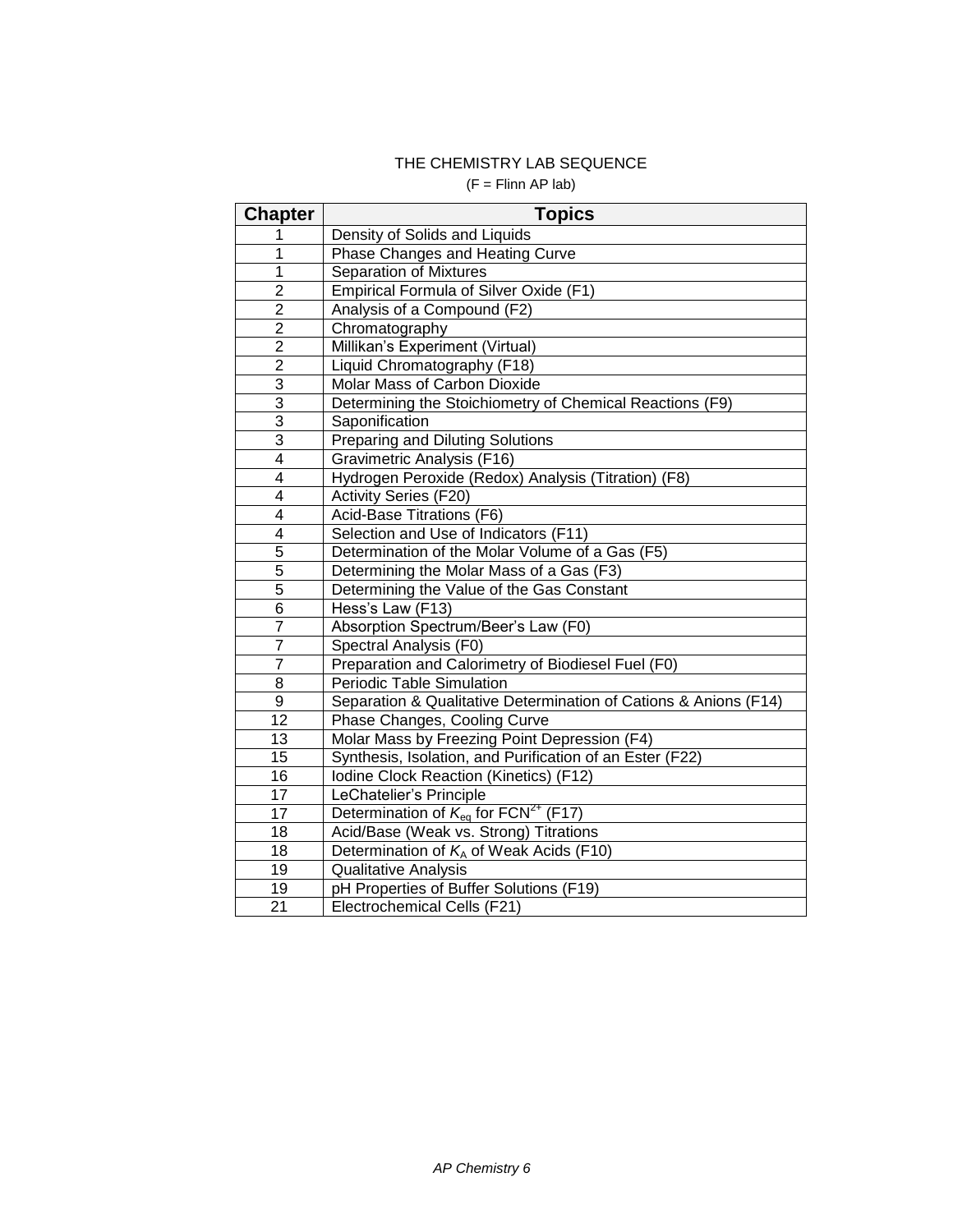# SOME RECOMMENDED CHEMISTRY SIMULATION SITES

What follows is a list of URLs dedicated to chemistry that were viable at the beginning of the school year. You are encouraged to visit the sites and experiment with the simulations. I will use some of these simulations in class to demonstrate concepts. They are not replacements for the chemistry lab experience, but enrichment material that you may find interesting and helpful.

| http://101science.com/Chemistry.htm                                                        |
|--------------------------------------------------------------------------------------------|
| http://accad.osu.edu/~midori/GasLaw.html                                                   |
| http://antoine.frostburg.edu/chem/senese/101/index.shtml                                   |
| http://chemistry.umeche.maine.edu/~amar/fall2004/Millikan.html                             |
| http://galileo.phys.virginia.edu/classes/109N/more_stuff/Applets/                          |
| http://intro.chem.okstate.edu/1314F00/Laboratory/GLP.htm                                   |
| http://learningscience.org/                                                                |
| http://micro.magnet.fsu.edu/electromag/java/rutherford/index.html                          |
| http://phet.colorado.edu/new/index.php                                                     |
| http://projects.edtech.sandi.net/kroc/scimethod/                                           |
| http://tre.ngfl.gov.uk/server.php?request=cmVzb3VyY2UuZnVsbHZpZXc=&resourceId=12811        |
| http://www.baruch.cuny.edu/tutorials/weissman/chemlab/                                     |
| http://www.cassiopeiaproject.com                                                           |
| http://www.chem.iastate.edu/group/Greenbowe/sections/projectfolder/animationsindex.htm     |
| http://www.chem.iastate.edu/group/Greenbowe/sections/projectfolder/simDownload/index4.html |
| http://www.chem1.com/chemed/genchem.shtml                                                  |
| http://www.chemcollective.org/                                                             |
| http://www.chemtopics.com/index.html                                                       |
| http://www.chm.davidson.edu/ronutt/che115/Stoich/Stoich2.htm                               |
| http://www.colby.edu/chemistry/OChem/DEMOS/MassSpec.html                                   |
| http://www.colorado.edu/physics/2000/index.pl                                              |
| http://www.edinformatics.com/il/il earth.htm                                               |
| http://www.explorelearning.com/index.cfm?method=cResource.dspResourceCatalog               |
| http://www.falstad.com/mathphysics.html                                                    |
| http://www.quia.com/shared/chem/                                                           |
| http://www.shambles.net/pages/students/simulation/                                         |
| http://www.techtrekers.com/me.html                                                         |
| http://www.thinkquest.org/library/                                                         |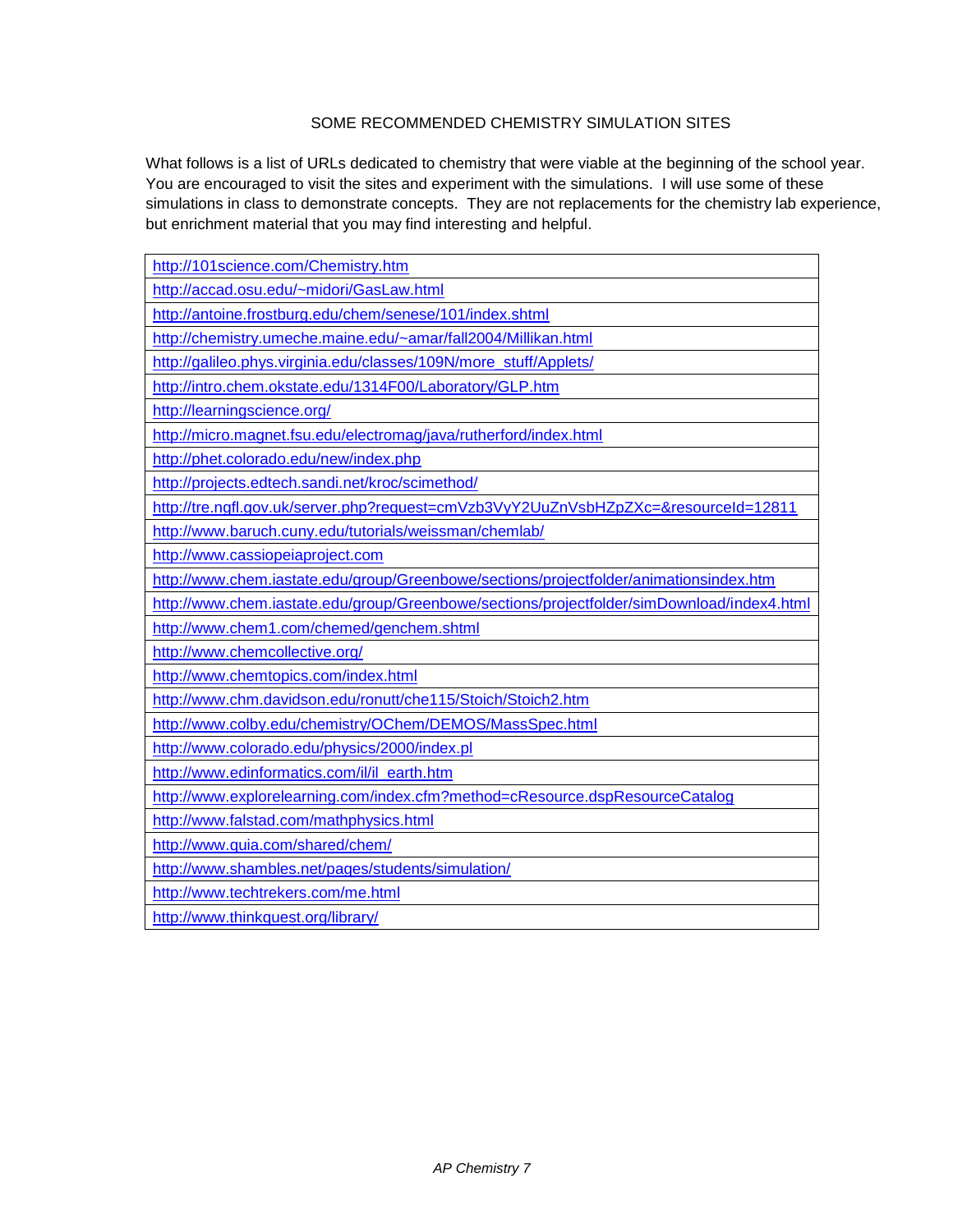## THE CHEMISTRY LAB

Nowhere in the high school is the chance for personal injury greater than in the chemistry laboratory. With this in mind, it is imperative that you adhere to all safety procedures, know where all safety equipment is located and how to use the equipment, and follow all of the instructor's directions. Because of the inherent risks when dealing with chemicals, absolutely no misbehavior will be tolerated. Violations will result in expulsion from the lab and loss of credit for the work.

You will be given a tour of the lab facility and its safety equipment. When done, please make sure that you can locate and/or operate the following items:

Eyewash Safety blanket Gas valves Emergency gas valve Shower Ground Fault Interrupter circuit Hoods and switches **Goggles** Lab coats

Some rules of the lab are:

- 1. Always wear goggles during an experiment.
- 2. Neither equipment nor chemicals leave the chemistry room.
- 3. No student should ever be in the stock room unless accompanied by the instructor.
- 4. Always turn off your gas valve at the end of the lab.
- 5. Put all equipment and materials back.
- 6. Put all safety equipment back.
- 7. Sponge and dry your lab station after use.
- 8. Report all injuries, no matter how slight.
- 9. Never taste any chemical!
- 10. Handle toxic and flammable substances under the hood.
- 11. Never insert glass tubing into rubber stoppers without the instructor's supervision.
- 12. When heating substances in a test tube always point the mouth of the tube away from other people.
- 13. Keep all solids out of the sink.
- 14. Do not use water jets for drawing water for casual use or cleaning up.
- 15. Return all stoppers or lids to chemical containers immediately after drawing the correct amount of chemical.
- 16. Never return unused portions of chemicals to their original containers.
- 17. Never add water to an acid.
- 18. Use clean equipment at all times.
- 19. When using a Bunsen burner or other equipment utilizing rubber tubing, ensure that there are no kinks in the tubing.
- 20. Keep all glassware and materials away from the edge of the lab table.
- 21. Clean up all spills promptly, using large quantities of water.
- 22. Avoid loose clothing in the lab. Roll up sleeves and tie back hair.
- 23. Keep combustible materials away from open flames.
- 24. Never take a reagent to your lab station.
- 25. Thoroughly read and prepare for a lab before the lab. Do not expect to walk into an experiment and be permitted to perform the experiment if you are not familiar with the objectives, procedures, and safety concerns.

A complete guide to lab safety can be found at <http://www.cpsc.gov/CPSCPUB/PUBS/NIOSH2007107.pdf>.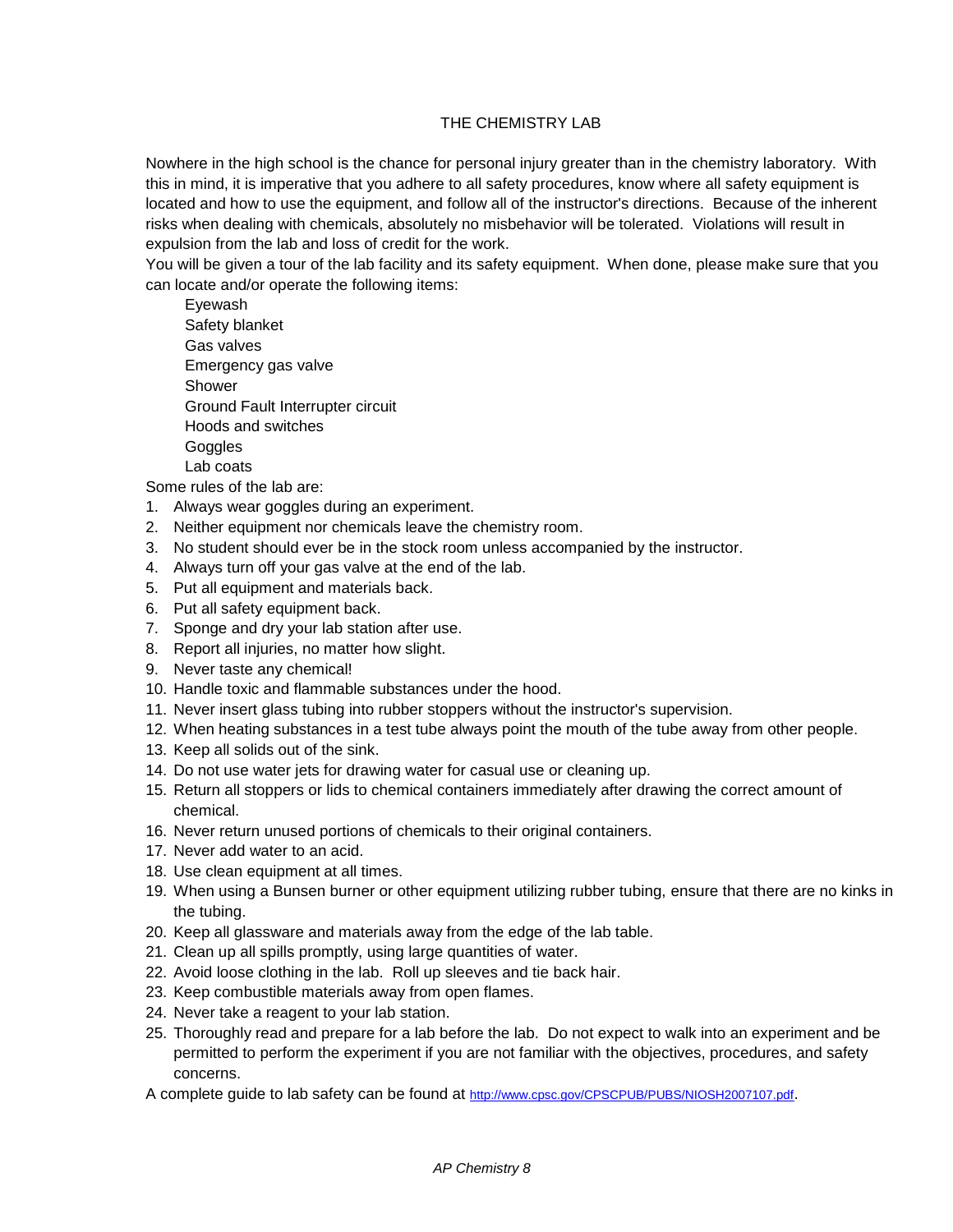#### THE CHEMISTRY LAB REPORT

[Parts of these instructions are from Steve Marsden of Harvard-Westlake School and have been adapted to accommodate our lab, calendar, and classroom. Remember: The time to clarify any questions is before you submit your final report, for doing so will save us both time and anxiety.]

The laboratory report is first and foremost a record of one's work in the lab. Lab reports are as personal as the instructors that require them: Some are highly detailed, rigidly composed works while others are little more than anecdotes. Einstein might have said it best: "Make things as simple as possible, but no simpler." If that seems an obvious statement, consider the fact that many students insist on recording experimental observations and data on their hands, scraps of paper towel, toilet tissue, etc. Of course these items are never turned in, and, therefore, instructors assume that at one point or another this data was transcribed.

A good scientist learns to "work" in a notebook just as surely as he or she learns to work in the lab. While an expert at lab note-taking may produce a notebook that is a work of art, the ultimate aesthetic appeal of a notebook is far less important than its logical sequence and clarity as a record of investigation. "Wanting it to look neat" is therefore not an acceptable excuse for not entering all data and observations directly in the notebook. Neatness comes with thought and lack of haste in recording. "Think first, then write" should be a motto.

So what exactly goes into a lab notebook? The requirements vary from situation to situation, but *for this course* you are responsible for the guidelines given below:

- 1) at the top of the first page of an experiment:
	- the complete experiment title
	- the date
	- you and your partners' names
- 2) the abbreviated experiment title at the top of EACH succeeding page
- 3) the record of the lab:
	- the procedure you followed
	- the data, with UNITS
	- observations, in simple comment form, that are pertinent

Each experiment should begin with a *brief* statement of what is to be accomplished (the "purpose"). *Why are you doing it? What are you trying to find out? Rarely is the purpose simply "to measure..." or "to determine..."*. Generally we are trying to find out something or make something and test its properties. That is the immediate goal out front but behind it lies an exploration of important principles. This initial statement should indicate that you are not just doing the experiment because it is next on the syllabus.

The supplies and equipment or materials used for the lab should follow the purpose. Listing the materials allows another to replicate your lab or to visualize your setup. When necessary, make sure that units are attached to the materials. It is not sufficient to reference a solution without also stating the solution's concentration and volume. Likewise, choosing the right containers insures accuracy and economy, so include volume or mass capacities where appropriate.

The next section might be called the "method" but it should be more than a list of steps you will follow to get out of the lab as quickly as possible. Explain how you intend to accomplish your task(s). Details such as "I will add 3 mL of HCl" are inappropriate. A statement such as "I will dissolve the metal sample in 12 M HCl", followed by a balanced equation, is entirely appropriate. *A "method" is NOT an entire procedure.* There is no expectation that another person could pick up your report and reproduce the entire experiment without any other information. That is not the point. *What is expected is that someone who knows something about chemistry would be able to follow the gist of what you did and understand the purpose behind what you did.*

This is an appropriate section for some preliminary literature references (e.g., "the free energy for...is... (CRC Handbook, 52nd ed., p.xxx) but no values are found for... which will be determined by ... ").

*AP Chemistry 9* Your daily work will follow. Data should be recorded in neatly prepared and numbered tables. Numbering of the tables will facilitate discussion of results at the conclusion of the experiment. *Because many experiments*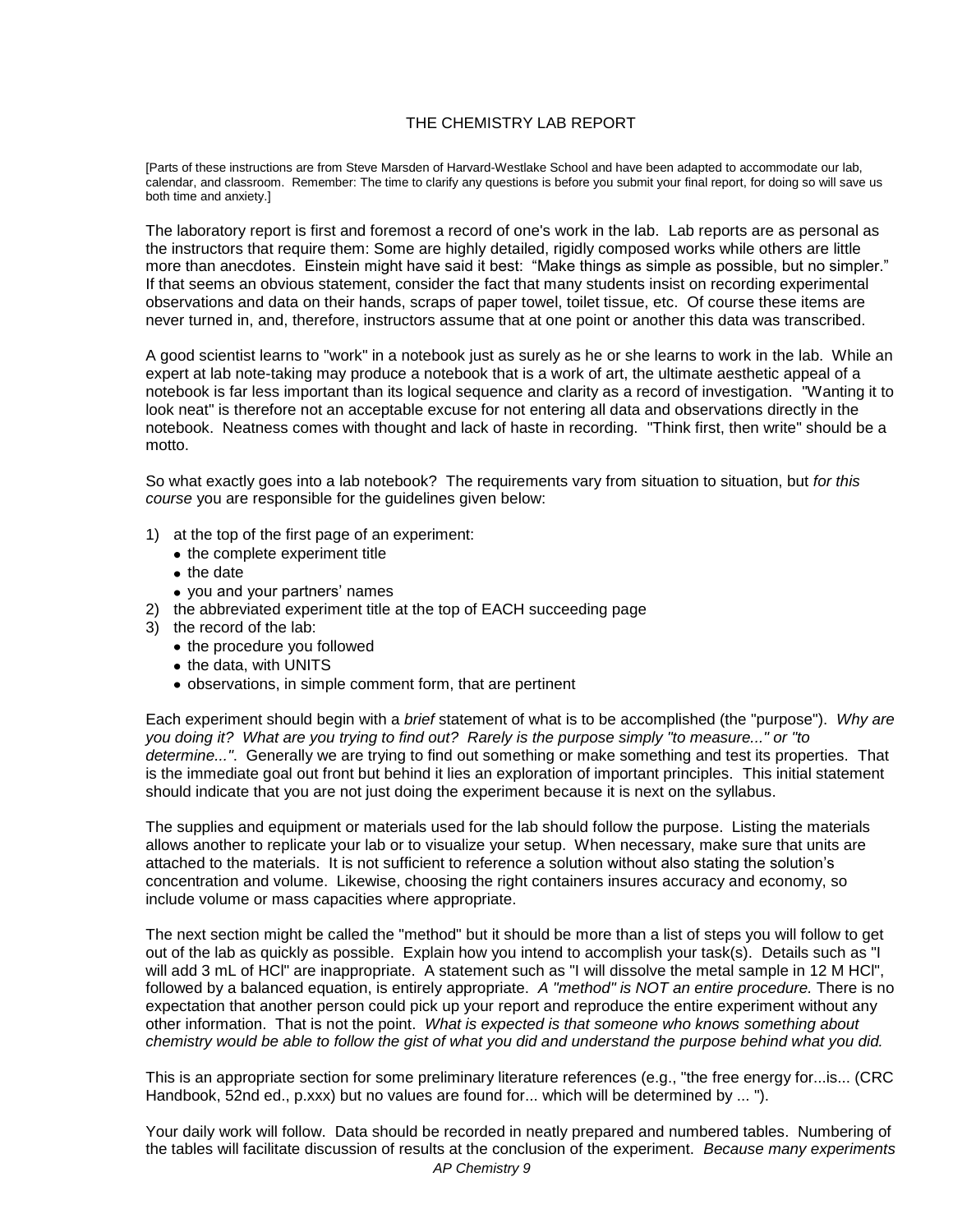*extend over several days (or longer) it is important to get in the habit of dating entries in a table or on a page.* In general, record any pertinent observations. Non-numerical information may be written in simple comment form. Be sure to record primitive data--for example, initial and final buret readings, not the difference done in your head.

Finally you should indicate how the information you obtain in the lab will be used to achieve the purpose. This can take many forms. At the very least, lay out the calculations to be done with the numerical data. Any discussion of your calculated results is appropriate *whenever* you notice that things are going wrong or when you reach the end and need to compare with literature values, etc. Don't simply fill up a page with numbers. Be sure to include mention of error (be specific!) and touch on any other things listed in the conclusion section for the experiment.

At the end of an experiment, you will need to tie up all of the loose ends to make ONE END. You should begin by trying to show how your work addresses the goal you set out to accomplish. This can often be done neatly with a summary table comparing your calculated results with (referenced) literature values.

An error analysis of the type requested with the particular experiment is a MUST. Detecting error is generally simple since results will not agree with theory or handbook data. *Explaining* error is another matter. An acceptable error analysis is specific to your results and not general. Blaming instruments is NOT a legitimate recourse. Instead, you must go back through the experimental procedure and decide where an error could have been made that would result in the high/low or outrageous value. Then you must judge the likelihood of having made such an error and explain its impact on your results. Some experiments by their nature *cannot* yield accurate data. This is also a possible avenue for discussion but it must be backed up with theory.

Comments pertinent to your experience in the lab are fine. The style should be first person and relatively informal, but accurate. Don't be verbose, but try to discuss intelligently what you did and why it shows (or does not show) what you set out to show. If the experiment went wrong, what would you do differently if you had more time?

What follows are two abridged examples for an experiment in the course. This is not an invitation to copy but rather an attempt to clarify some of the general comments on the preceding pages. Compare the "bad" example with the "good" example. Try to avoid the former.

| <b>BAD</b><br>DATE: 11/11/09<br>EXP. NUMBER: 11<br><b>TITLE: Oxidation-Reduction Titrations</b><br>NAMES:                             |                   |                        |
|---------------------------------------------------------------------------------------------------------------------------------------|-------------------|------------------------|
| James Madison<br>٠                                                                                                                    | James Monroe<br>٠ | John Quincy Adams<br>٠ |
| PURPOSE:                                                                                                                              |                   |                        |
| To learn to titrate solutions.                                                                                                        |                   |                        |
| METHOD:                                                                                                                               |                   |                        |
| First we assembled the equipment. Then we got the solutions and put them in beakers. After that, we titrated the solutions to get the |                   |                        |
| concentrations. Finally, we cleaned up.                                                                                               |                   |                        |
| CALCULATIONS:                                                                                                                         |                   |                        |
| $8.92 \times 0.001 = 0.0892$                                                                                                          |                   |                        |
| $0.02$ moles/0.0892 = 0.2242153 M                                                                                                     |                   |                        |
| ERRORS:                                                                                                                               |                   |                        |
| We read the buret wrong on the second trial.                                                                                          |                   |                        |